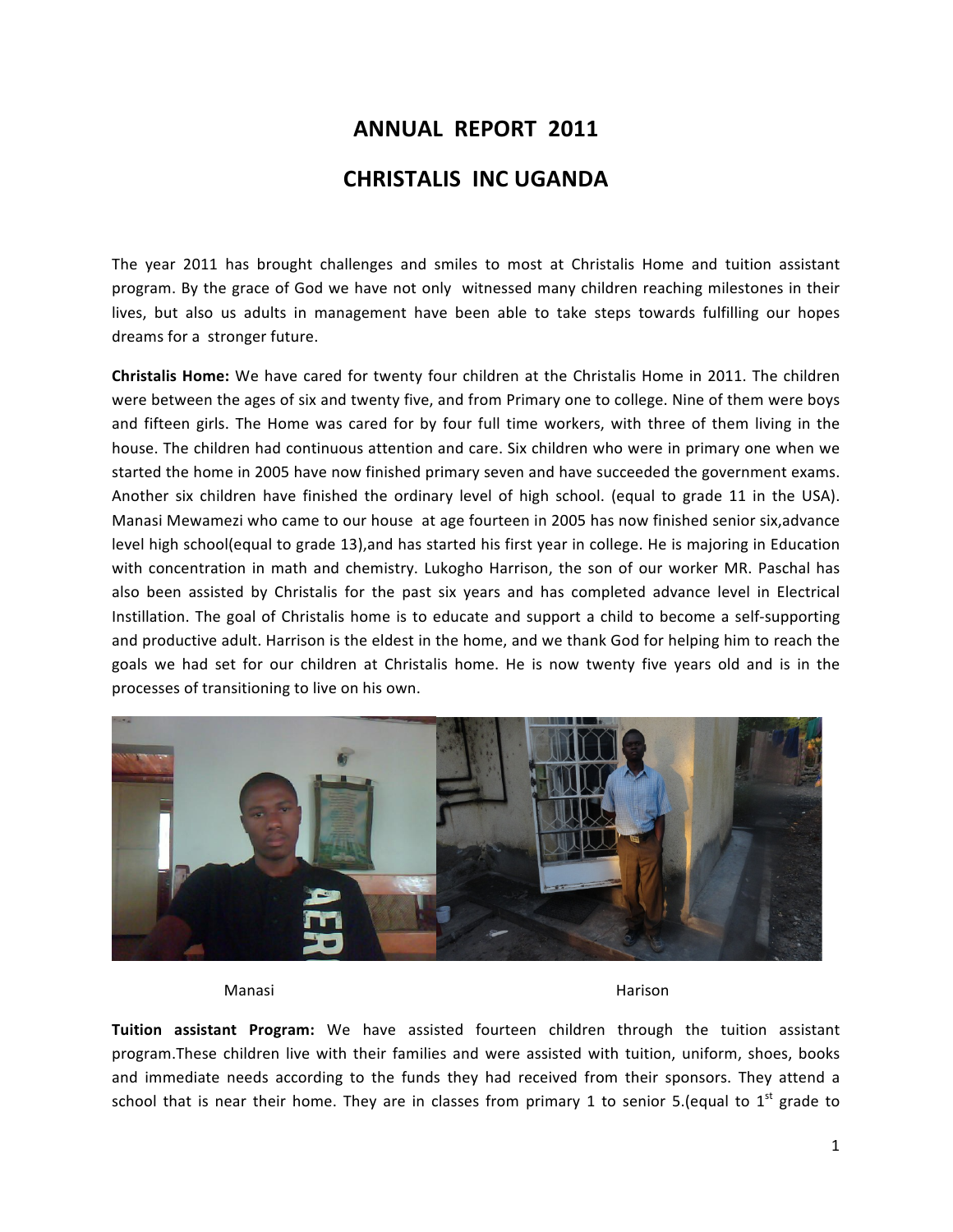$12<sup>th</sup>$ grade).There are many children on the waiting list hoping to get a sponsor to assist them with their tuition.

**Lunch and supper program:** We have been giving lunch and supper for about eight to ten kids from the neighborhood each day. These are kids who lack food at their homes. They come from homes headed by grandmothers and single mothers who are peasants. We have been feeding them for more than a year but still due to increases in the price of food their families are not able to feed them consistently. The program is open to all, we also have a mentally ill elderly man that comes almost every day for food. We pray that through this program we will continue to help alleviate starvation in this area.

**Financial:** We have been receiving all our funds from Christalis Inc in the US, but for the first time since we have been hear in Uganda, this yr. 2011 we have received a donation from a visitor from Kampala. It was exciting to see that peoplehere in Uganda are coming forward to help.In 2011 we had received a totalof 28,300.00dollars amounting to 68,012,200.00Ugandan Shillings from Christalis Inc in the USA.The following will show our cash flow for the year. We have received an average of 2,400. Ugandan shilling per US Dollar last year.

| <b>CHRISTALIS INC UGANDA</b>                          |                          |                          |  |  |
|-------------------------------------------------------|--------------------------|--------------------------|--|--|
| <b>CASH FLOW STATEMENT 2011</b>                       |                          |                          |  |  |
|                                                       | <b>Ugandan Shillings</b> | <b>Ugandan shillings</b> |  |  |
| <b>SOURCES OF FUNDS</b>                               |                          |                          |  |  |
| Bank balance forwarded in jan-1-2011 current account  |                          | 5,926,980.00             |  |  |
| Bank balance forwarded in jan-1-2011 savings account  |                          | 11,909,608.00            |  |  |
| cash balance in hand jan-1-2011                       |                          | 205,700.00               |  |  |
| funds received from USA to current acc                |                          | 68,012,200.00            |  |  |
| Donations received                                    |                          | 162,000.00               |  |  |
| Bank interest received from Barclays current acc.     |                          | 2,774.00                 |  |  |
| bank interest received from Barclays development acc. |                          | 832.00                   |  |  |
| total funds                                           |                          | 86,220,094.00            |  |  |
|                                                       |                          |                          |  |  |
| <b>EXPENCES</b>                                       |                          |                          |  |  |
| house expense                                         | 78,529,500.00            |                          |  |  |
| Bank Charges checking                                 | 168,840.00               |                          |  |  |
| bank charges savings                                  | 34,000.00                |                          |  |  |
| total expense                                         | 78,732,340.00            |                          |  |  |
| <b>Balance</b>                                        |                          | 7,487,754.00             |  |  |
|                                                       |                          |                          |  |  |
| cash balance in hand , Dec- 31-2011                   | $-91,800.00$             |                          |  |  |
| bank balance, checking account, Dec-31-2011           | 4,223,114.00             |                          |  |  |
| bank balance, savings account, Dec - 31-2011          | 3,356,440.00             | 7,487,754.00             |  |  |
| <b>Net balance</b>                                    |                          | 0.00                     |  |  |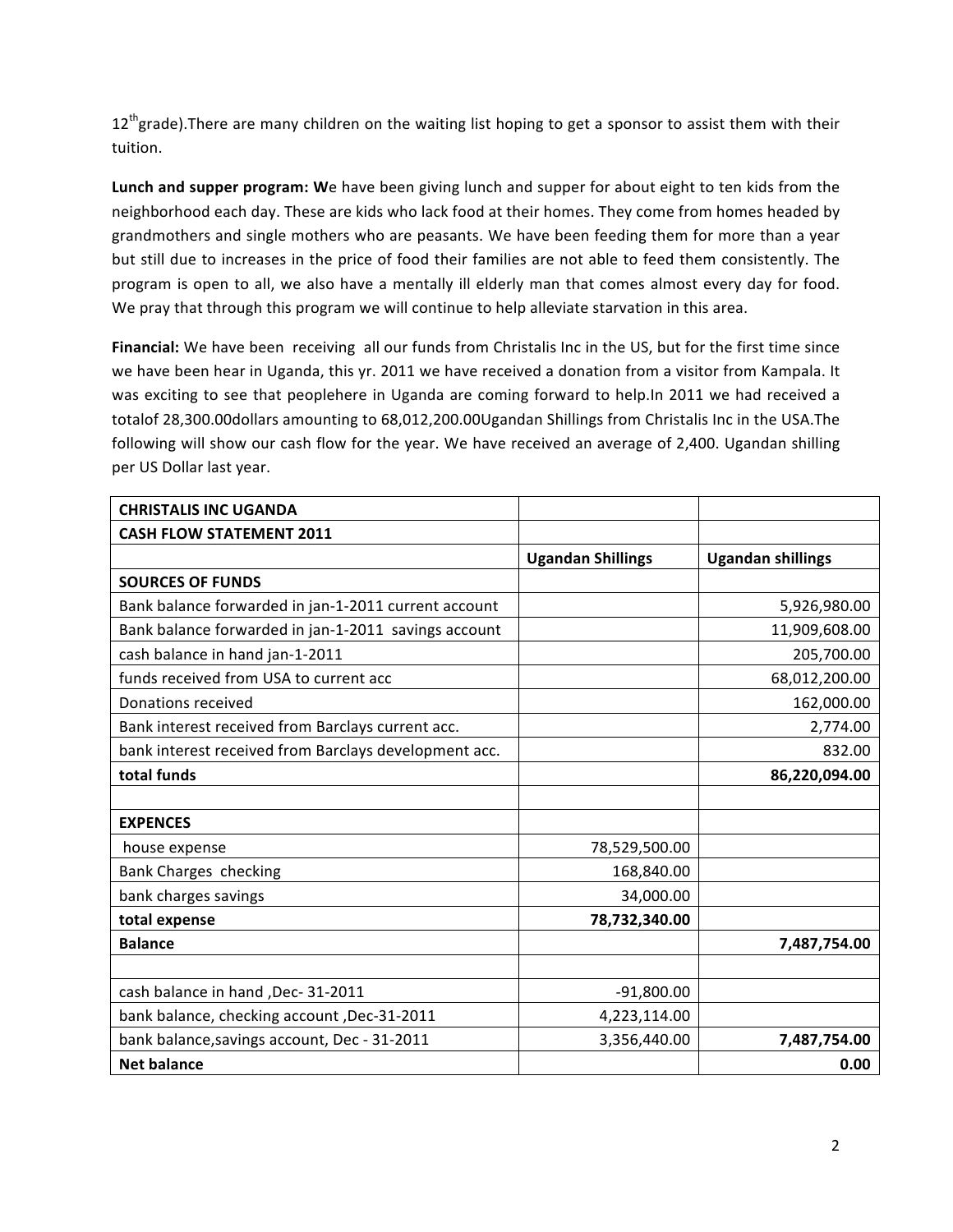Our budget for 2011 was for 75,140,260 Ugandan shillings approximately 31,300. Us \$. Our expense has been 78,732,340. Ug Sh. i.e. 32,805. US \$. The rise in prices of commodities beyond the expected inflation rate has necessitated this excesses spending.

| expenses                 | for the year  |                          |  |
|--------------------------|---------------|--------------------------|--|
| Groceries                | 13,685,850.00 | Groceries                |  |
| Transport                | 1,990,900.00  | Transport                |  |
| Toileteries              | 1,548,400.00  | <b>Toileteries</b>       |  |
| Household item           | 1,615,150.00  |                          |  |
| Clothing/shoes           | 967,900.00    | Household item           |  |
| Offering                 | 4,480,500.00  | ■ Clothing/shoes         |  |
| House Rent*              | 4,200,000.00  | $\blacksquare$ Offering  |  |
| Home Repair              | 829,500.00    | House Rent *             |  |
| Medical                  | 1,242,450.00  |                          |  |
| Fuel, kero, firewood     | 1,699,350.00  | Home Repair              |  |
| Electric                 | 298,000.00    | <b>Medical</b>           |  |
| Water                    | 1,032,000.00  | Fuel, kero, firewood     |  |
| Comm, phone, post        | 287,100.00    | $\blacksquare$ Electric  |  |
| Office supplies          | 667,300.00    | $\blacksquare$ Water     |  |
| Salary/Wages             | 7,935,900.00  |                          |  |
| Tuition                  | 10,745,100.00 | Comm, phone, post        |  |
| School supplies          | 3,008,100.00  | Office supplies          |  |
| Extended help            | 945,000.00    | Salary/Wages             |  |
| Legal expences           | 290,000.00    | ■ Tuition                |  |
| Pay As You Earn Tax      | 247,500.00    | School supplies          |  |
| Recreational             | 385,800.00    |                          |  |
| <b>Board Meetings</b>    | 194,800.00    | Extended help            |  |
| development expence      | 16,495,400.00 | Legal expences           |  |
| <b>Tuition assistant</b> | 3,737,500.00  | Pay As You Earn Tax      |  |
| <b>TOTAL</b>             | 78,529,500.00 | Recreational             |  |
|                          |               | <b>Board Meetings</b>    |  |
| * 8,000,000. ugandan     |               | development expence      |  |
| shillings was            |               | <b>Tuition assistant</b> |  |
| transferred to savings   |               |                          |  |
| account.                 |               |                          |  |

The pie chart below will show the distribution of funds.

Our largest expense has been for development. The money spent on development has been from the funds given by donors solely for the purpose of development. We have not taken any money from funds received from sponsors to children. We believe that we should use the funds sent by children's sponsors only for the children's education and immediate needs. We thank God for helping us to get started on development projects.